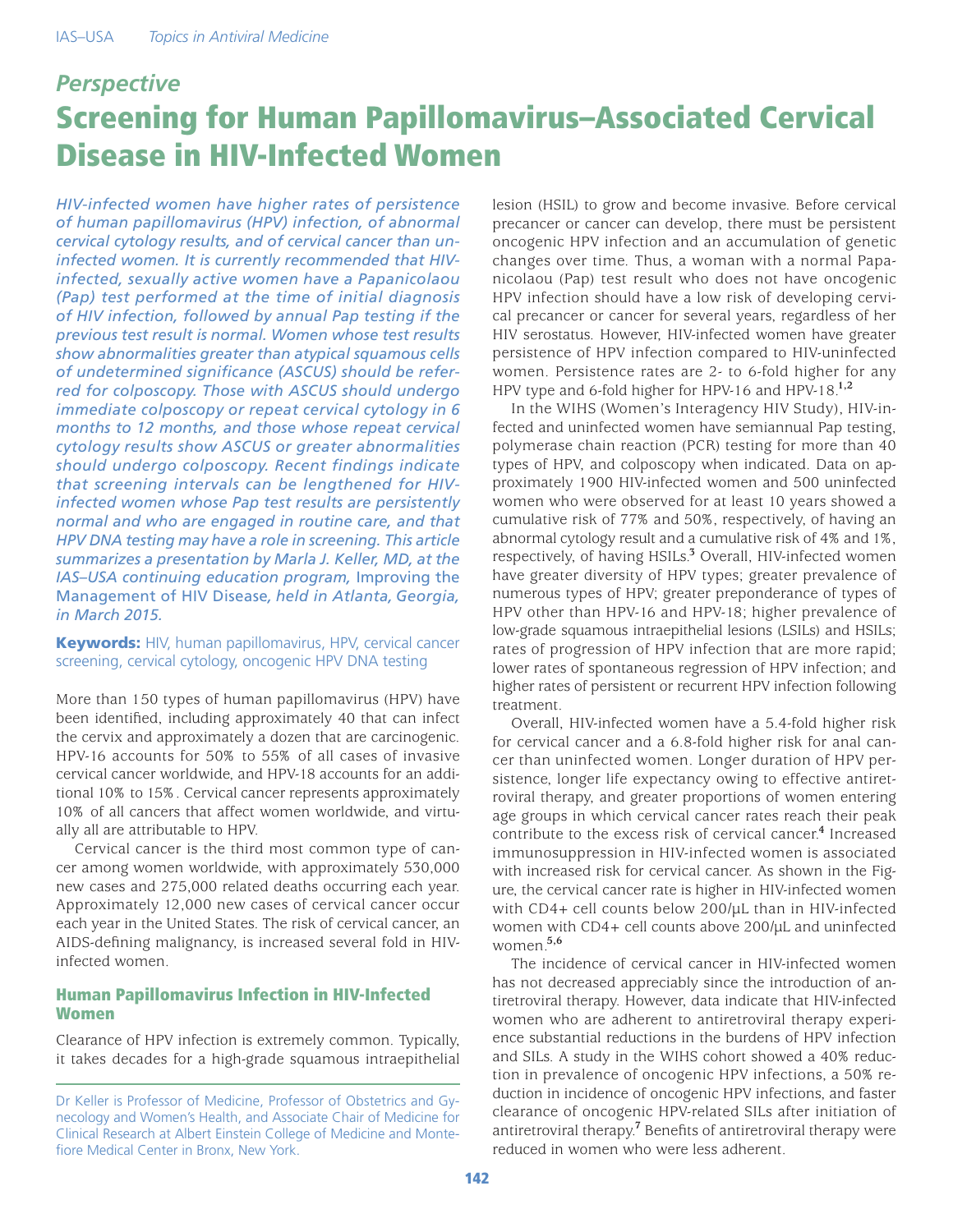

**Figure.** Risk for invasive cervical cancer according to CD4+ cell count

### Cervical Cancer Screening Guidelines

Guidelines for screening for HPV-related cervical disease in HIV-uninfected women include those by the US Preventive Services Task Force (USPSTF)**<sup>8</sup>** ; those endorsed by the American Cancer Society (ACS), the American Society for Colposcopy and Cervical Pathology (ASCCP), and the American Society for Clinical Pathology (ASCP)**<sup>9</sup>** ; and those by the ASCCP that address the management of abnormal cervical cancer screening tests and cancer precursors.**<sup>10</sup>** For HIV-infected women, the guidelines most often referred to are those for the prevention and treatment of opportunistic infections (OIs) in HIV-infected adults and adolescents endorsed by the Centers for Disease Control and Prevention (CDC), the National Institutes of Health (NIH), and the HIV Medicine Association (HIVMA) of the Infectious Diseases Society of America.**<sup>11</sup>** A goal of each of these guidelines is to aid in the prevention of cervical cancer by screening, by evaluation of women with positive test results, and by treatment of biopsy-confirmed high-grade cancer precursors.

#### General Guidelines

Guidelines for screening of HIV-seronegative and -seropositive women for cervical cancer are compared in the Table.**11,12** For HIV-seronegative women, it is recommended that screening for cervical cancer begin at age 21 years. Young women without HIV infection have a high rate of regression of HPV infection, and intervention with colposcopy or treatment is not generally recommended except in cases of high-grade disease.

However, HIV-infected women have higher rates of HPV infection and cervical intraepithelial neoplasia (CIN) and lower rates of regression of HPV infection. Thus, it is recommended that HIV-infected women who are younger than 21 years and who are sexually active be screened for cervical cancer within 1 year of onset of sexual activity but by no later than age 21 years. HIV-infected women who are aged 21 years to 29 years should have a Pap test performed at the time of initial diagnosis of HIV infection and then annually if the previous Pap test result is normal. If the initial Pap test result shows an abnormality greater than atypical squamous cells of undetermined significance (ASCUS), then colposcopy should be performed; treatment for HIV-infected adolescents should be reserved for CIN of grade 3 or worse. Adult women with ASCUS should have a colposcopy performed immediately or should undergo repeat cytology in 6 months to 12 months. A finding of ASCUS or higher on repeat cytology results should prompt colposcopy. Screening for cervical cancer in HIV-infected women should continue throughout a woman's lifetime and not, as for uninfected women, end at age 65 years. As with HIV-seronegative women, HIV-infected women with a history of high-grade cervical disease or invasive cervical cancer should continue to undergo annual Pap testing after a hysterectomy.

It is currently recommended that HIV-infected women undergo annual screening for cervical cancer, although new data suggest that women with serially negative Pap test results may consider a longer screening interval. A study in the WIHS cohort showed that among 942 HIV-infected women with normal Pap test results at baseline, high-grade CIN developed in 1% within 15 months and in 4% within 39 months.**<sup>13</sup>** However, among women with normal results on 3 consecutive Pap tests, there were no cases of precancer after 15 months and 2% developed precancer after 39 months. None of the women developed precancer or cancer within 39 months after having normal results on 10 consecutive Pap tests. These findings indicate that a 3-year screening interval may be appropriate for HIV-infected women whose Pap test results are persistently normal and who are adherent to routine care.

#### Role of Human Papillomavirus DNA Testing

Current USPSTF, ACS, ASCCP, and ASCP recommendations for HIV-seronegative women indicate that a Pap test and HPV DNA test should be performed for women aged 30 years or older and, if the results are normal and negative, respectively, that screening should be performed again in 5 years.**<sup>8</sup>** HPVDNA testing is appropriate for use in the triage of HIVuninfected women with ASCUS to determine the need for colposcopy, in the management of postmenopausal women with LSILs, and as follow-up after a colposcopy or treatment procedure (eg, a loop electrosurgical excision procedure or cone biopsy). Current ASCCP guidelines recommend HPV DNA testing to triage ASCUS for HIV-infected and uninfected women. If Pap test results reveal ASCUS and reflex HPV DNA testing results are positive, then a colposcopy is recommended.

In a study in the WIHS cohort, HPV DNA testing was performed when ASCUS was first detected via a Pap test during semiannual follow-up over an 8-year period.**<sup>14</sup>** Among evaluable cases (successful PCR amplification), HPV test results were positive in 16 of 17 (94%) patients with CIN of grade 2 or worse and in 35 of 97 (36%) patients with CIN of less than grade 2, yielding an overall sensitivity rate of 94% and an overall specificity rate of 64%. These findings suggest that HPV testing to triage ASCUS would detect most cases of CIN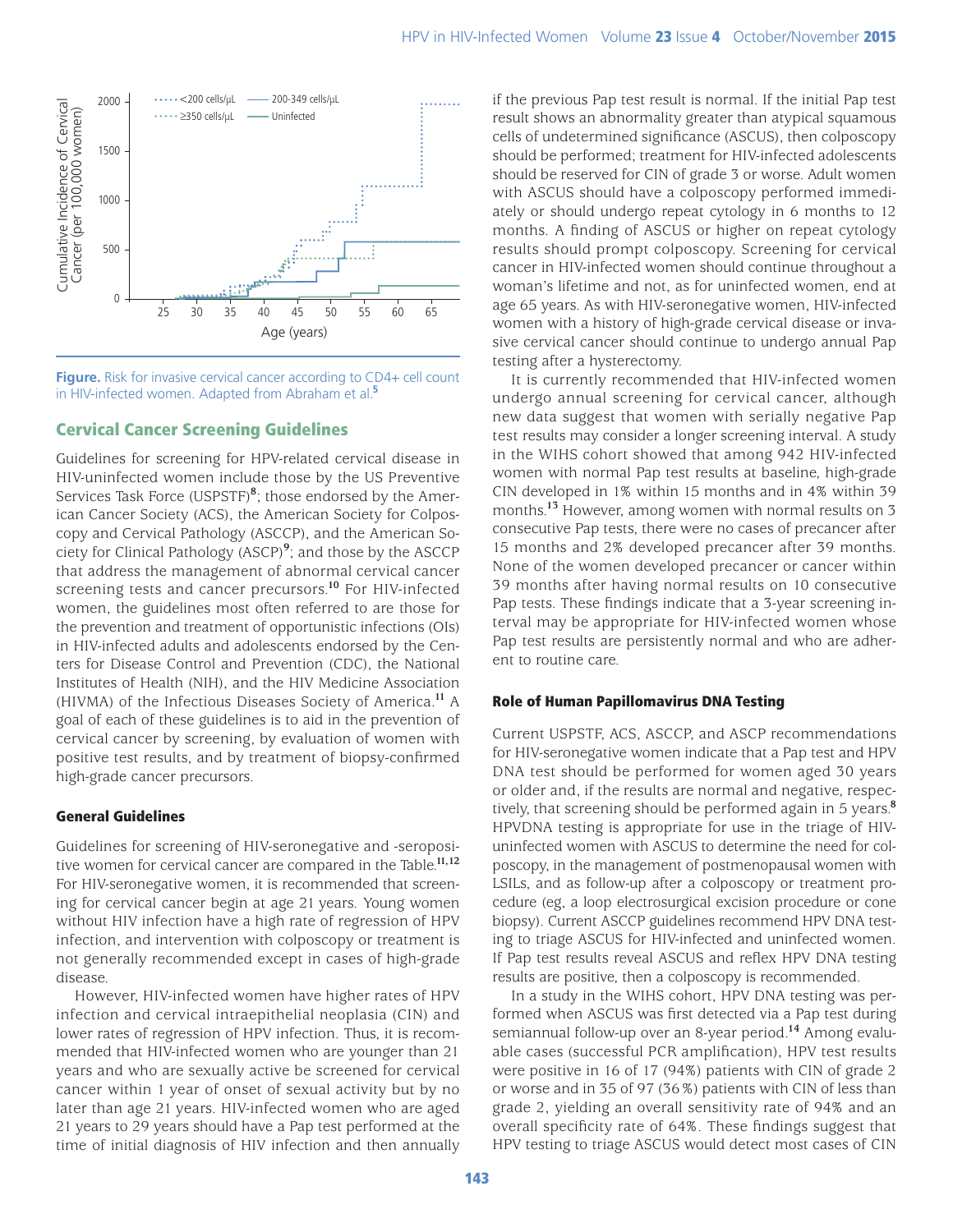of grade 2 or worse and would allow individuals with CIN of less than grade 2, approximately two-thirds of patients in this study, to avoid colposcopy.

The current CDC/NIH/HIVMA OI guidelines recommend that the ASCCP guidelines be followed for the management of HIV-infected women with abnormal cervical screening test results. With regard to whether Pap and HPV DNA testing can be used to lengthen the screening interval in HIV-infected women with normal Pap test results and negative results on HPV DNA testing, a study in the WIHS cohort reported in 2005 showed a low 5-year risk of cervical precancer and cancer among HIV-seropositive women with normal Pap test results and negative HPV test results.**<sup>15</sup>** However, this study was based on cytology data, lacked histology data, and included data from before the widespread use of potent antiretroviral therapy.

More recently, the incidence of precancer and cancer was assessed among 420 HIV-infected women and 279 uninfected women in the WIHS population.**<sup>16</sup>** HIVinfected women with a normal Pap test result and a negative oncogenic HPV test result who were in long-term follow-up

had a similar risk of cervical precancer and cancer to uninfected women through at least 5 years of follow-up. The median age was 33 years in the HIV-infected group and 29 years in the uninfected group, and 56% of the HIV-infected women had CD4+ cell counts of 500/µL or greater, 47% were taking antiretroviral therapy, and 88% tested negative for oncogenic HPV DNA. Analysis of outcomes in HIV-infected and uninfected women who had normal Pap test results and negative results on HPV DNA testing showed that HSIL occurred in 1 HIV-infected woman (CD4+ cell count  $>$  500/µL) and 1 uninfected woman. The cumulative incidence of CIN of grade 2 or worse among HIV-infected women was 2% in those with a CD4+ cell count less than 350/µL, 2% in those with a CD4+ cell count of 350/µL to 499/µL, and 6% in those with a CD4+ cell count of 500/µL or greater, compared with 5% in uninfected women. Overall, the 5-year cumulative incidence of CIN of grade 2 or worse was 5% in HIV-infected and uninfected women, and the 5-year cumulative incidence of CIN of grade 3 or worse was 0.5% in HIV-infected women and 0.7% in uninfected women; no cases of cervical cancer were identified. Over 9 years of follow-up, the incidence of CIN of grade 3 or worse was 2% in HIV-infected women and 0.7% in uninfected women, with no cases of cervical cancer identified. These data led the CDC/NIH/HIVMA Panel on OIs in HIV-Infected Adults and Adolescents to recommend cotesting (Pap testing and HPV testing) as an acceptable screening approach for HIV-infected women aged 30 years or older.

#### **Table.** Cervical Cancer Screening Guidelines

|                                        | USPSTF/ACS/ASCCP/ASCP<br><b>Guidelines for Women</b><br><b>Without HIV Infection</b>                                                        | <b>CDC/NIH/HIVMA Guidelines for</b><br><b>Women With HIV Infection</b>                                                              |
|----------------------------------------|---------------------------------------------------------------------------------------------------------------------------------------------|-------------------------------------------------------------------------------------------------------------------------------------|
| Age at initiation of<br>screening      | Age 21 y, regardless of risk<br>factors                                                                                                     | Within 1 y of onset of sexual activity<br>but by no later than age 21 y                                                             |
| <b>Frequency of screening</b>          |                                                                                                                                             |                                                                                                                                     |
| Age 21-29 y                            | Pap test every 3 y                                                                                                                          | Pap test every 3 y after 3 consecu-<br>tive Pap test results are normal                                                             |
| Age $\geq 30$ y                        | Pap test every 3 y or Pap test<br>and HPV DNA test (cotesting)<br>every 5 y                                                                 | Pap test every 3 y after 3 consecu-<br>tive Pap test results are normal, or<br>Pap test and HPV DNA test (cotest-<br>ing) every 3 y |
| <b>Discontinuation of</b><br>screening | Age 65 y                                                                                                                                    | Never                                                                                                                               |
| Screening after<br>hysterectomy        | Discontinue for benign reasons<br>and no history of CIN of grade 2<br>or worse for 20 y, otherwise rou-<br>tine screening for at least 20 y | Discontinue for benign reasons<br>and no history of CIN of grade 2 or<br>worse, otherwise annual screening                          |
| <b>HPV</b> vaccinated                  | No change                                                                                                                                   | No change                                                                                                                           |

Abbreviations: ACS, American Cancer Society; ASCCP, American Society for Colposcopy and Cervical Pathology; ASCP, American Society for Clinical Pathology; CDC, Centers for Disease Control and Prevention; CIN, cervical intraepithelial neoplasia; HIVMA, HIV Medicine Association; HPV, human papillomavirus; NIH, National Institutes of Health; Pap, Papanicolaou; USPSTF, US Preventive Services Task Force. Adapted from Moyer**12** and Panel on Opportunistic Infections in HIV-Infected Adults and Adolescents.**<sup>11</sup>**

> Similarly, data from Kaiser Permanente Northern California from 245 HIV-infected women aged 30 years or older, who had normal Pap test results and negative HPV DNA test results, showed no cases of CIN of grade 2 or worse and 1 case of HSIL during 42 months of follow-up.**<sup>17</sup>** These findings suggest that it may be acceptable to extend cervical cancer screening intervals by performing HPV testing for HIV-infected women who are in routine care, thereby minimizing the potential harms of cytologic screening, including psychological distress (anxiety, concern) related to positive results and risk of adverse effects with additional procedures (colposcopies and biopsies).

#### **Pregnancy**

Pregnant women with HIV infection should undergo similar screening to women with HIV infection who are not pregnant. The only finding that would affect the management, timing, and route of delivery of screening is invasive cancer. Pap testing is recommended at the initial prenatal visit unless a normal test result was obtained within the past year. Colposcopy to detect ASCUS or LSILs can be delayed until 6 weeks postpartum, with immediate colposcopy recommended for women with HSILs or atypical glandular cells. Treatment for CIN is not recommended unless invasive disease is expected. HPV vaccination is not recommended during pregnancy, although in 5 trials, vaccination in women who became pregnant did not appear to negatively affect pregnancy outcomes.**<sup>18</sup>**